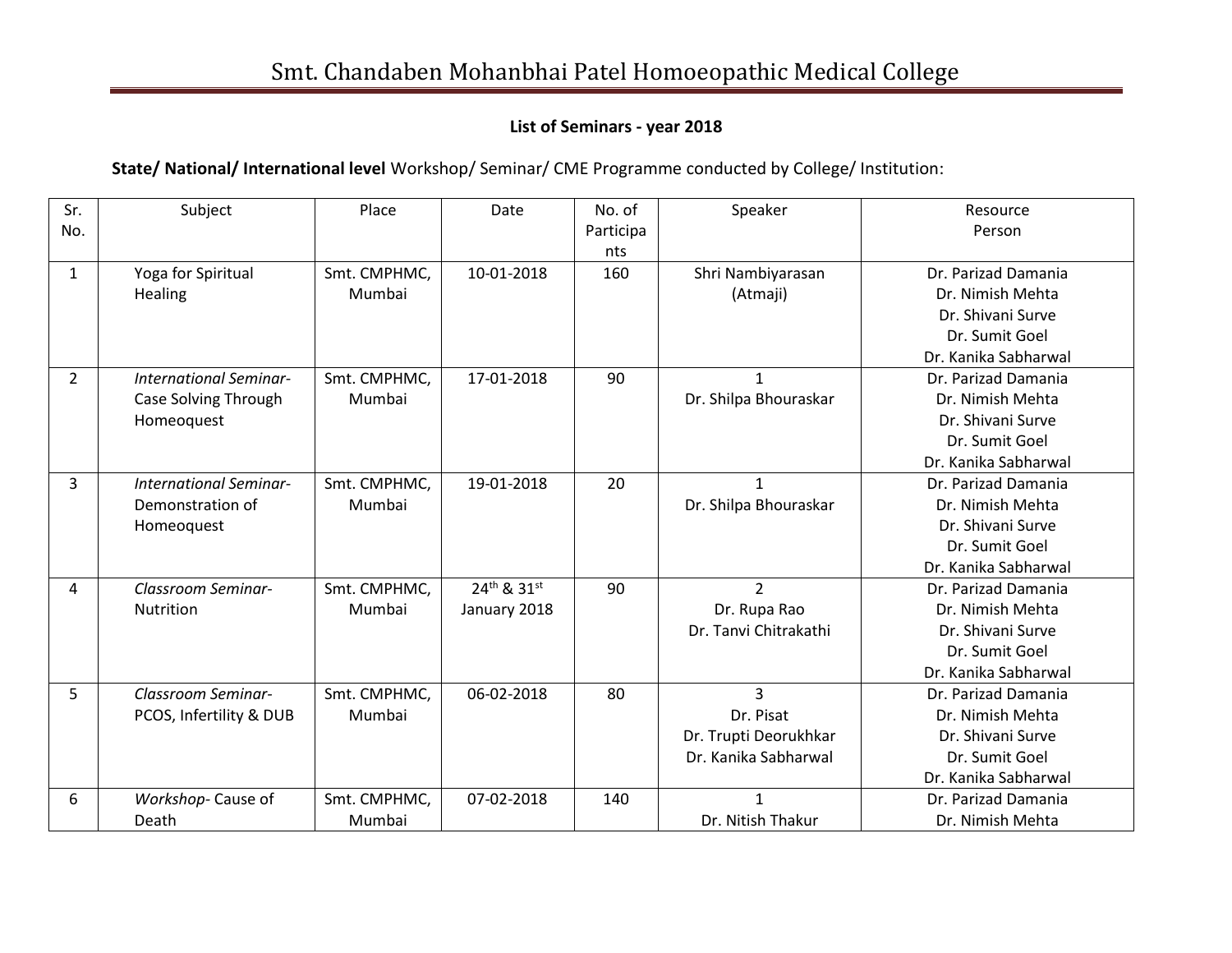|                |                           |              |                                          |     |                        | Dr. Shivani Surve    |
|----------------|---------------------------|--------------|------------------------------------------|-----|------------------------|----------------------|
|                |                           |              |                                          |     |                        | Dr. Sumit Goel       |
|                |                           |              |                                          |     |                        | Dr. Kanika Sabharwal |
| $\overline{7}$ | Introduction to           | Smt. CMPHMC, | 28-02-2018                               | 80  | $\mathbf{1}$           | Dr. Parizad Damania  |
|                | Trichology & Alopecia     | Mumbai       |                                          |     | Dr. Tejas Shah         | Dr. Nimish Mehta     |
|                |                           |              |                                          |     |                        | Dr. Shivani Surve    |
|                |                           |              |                                          |     |                        | Dr. Sumit Goel       |
|                |                           |              |                                          |     |                        | Dr. Kanika Sabharwal |
| 8              | Differential Diagnosis of | Smt. CMPHMC, | 07-03-2018                               | 320 |                        | Dr. Parizad Damania  |
|                | Fever                     | Mumbai       |                                          |     | Dr. Tushar Shah        | Dr. Nimish Mehta     |
|                |                           |              |                                          |     |                        | Dr. Shivani Surve    |
|                |                           |              |                                          |     |                        | Dr. Sumit Goel       |
|                |                           |              |                                          |     |                        | Dr. Kanika Sabharwal |
|                |                           |              |                                          |     |                        | Dr. Nimish Shukla    |
|                |                           |              |                                          |     |                        | Dr. Jenil Pantaki    |
|                |                           |              |                                          |     |                        | Dr. Kiran Tiwari     |
| 9              | Classroom Seminar-        | Smt. CMPHMC, | 21st & 23rd                              | 80  | $\overline{3}$         | Dr. Parizad Damania  |
|                | Repertoies: Card, Kent,   | Mumbai       | <b>March 2018</b>                        |     | Dr. Kamlesh Mehta      | Dr. Nimish Mehta     |
|                | BBCR, Computer & Bell's   |              |                                          |     | Dr. Gausia Sayed       | Dr. Shivani Surve    |
|                | diarrhoea                 |              |                                          |     | Dr. Rajesh Barve       | Dr. Sumit Goel       |
|                |                           |              |                                          |     |                        | Dr. Kanika Sabharwal |
| 10             | Classroom Seminar-Life    | Smt. CMPHMC, | 20 <sup>th</sup> -28 <sup>th</sup> March | 100 | 4                      | Dr. Parizad Damania  |
|                | history of Pioneers,      | Mumbai       | 2018                                     |     | Dr. Prabhakar Devadiga | Dr. Nimish Mehta     |
|                | History of Medicine,      |              |                                          |     | Dr. Nimish Mehta       | Dr. Shivani Surve    |
|                | Evolution of Medicine,    |              |                                          |     | Dr. Jayesh Dhingreja   | Dr. Sumit Goel       |
|                | Emotions, Personality,    |              |                                          |     | Dr. Hitesh Fariya      | Dr. Kanika Sabharwal |
|                | Behaviour &               |              |                                          |     |                        |                      |
|                | Intelligence,             |              |                                          |     |                        |                      |
|                | Development & Spread      |              |                                          |     |                        |                      |
|                | of Homeopathy             |              |                                          |     |                        |                      |
| 11             | Classroom Seminar &       | Smt. CMPHMC, | 02-04-2018                               | 100 | 4                      | --                   |
|                | Quiz- Anatomy Syllabus    | Mumbai       |                                          |     | Dr. Sonal Kothari,     |                      |
|                |                           |              |                                          |     | Dr. Shivani Surve,     |                      |
|                |                           |              |                                          |     | Dr. Anuja Sheth &      |                      |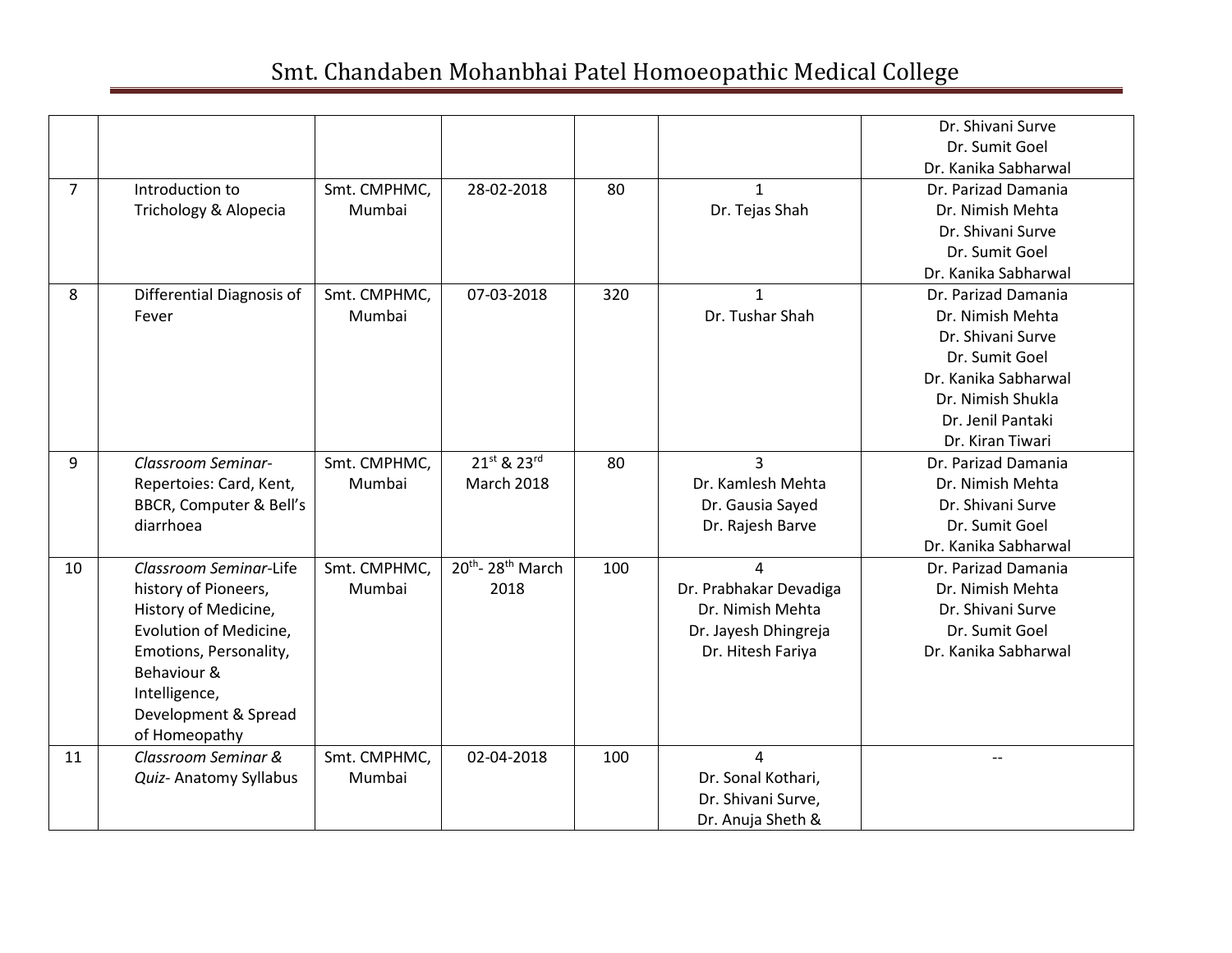|    |                              |              |                                           |     | Dr. Dipika Velkar        |                          |
|----|------------------------------|--------------|-------------------------------------------|-----|--------------------------|--------------------------|
| 12 | <b>CASE TAKING- How I</b>    | Smt. CMPHMC, | 10-04-2018                                | 250 |                          | Dr. Parizad Damania      |
|    | ThinkI askI                  | Mumbai       |                                           |     | Dr. B. G. Daptardar      | Dr. Nimish Mehta         |
|    | understandand fine           |              |                                           |     |                          | Dr. Shivani Surve        |
|    | tuning it                    |              |                                           |     |                          | Dr. Sumit Goel           |
|    |                              |              |                                           |     |                          | Dr. Kanika Sabharwal     |
| 13 | Classroom Seminar &          | Smt. CMPHMC, | 12-04-2018                                | 100 | Dr. Parizad Damania,     |                          |
|    | Quiz- Pharmacy Syllabus      | Mumbai       |                                           |     | Dr. Sumit Goel &         |                          |
|    |                              |              |                                           |     | Dr. Divya Panicker Menon |                          |
| 14 | Workshop: Becoming an        | Smt. CMPHMC, | 24 <sup>th</sup> & 25 <sup>th</sup> April | 50  |                          | Dr. Parizad Damania      |
|    | Unprejudiced Physician       | Mumbai       | 2018                                      |     | Dr. Yogesh Vasandi       | Dr. Nimish Mehta         |
|    |                              |              |                                           |     |                          | Dr. Shivani Surve        |
|    |                              |              |                                           |     |                          | Dr. Sumit Goel           |
|    |                              |              |                                           |     |                          | Dr. Kanika Sabharwal     |
| 15 | <b>Departmental Seminar-</b> | Smt. CMPHMC, | 18 <sup>th</sup> & 29 <sup>th</sup>       | 80  | $\mathbf{1}$             | Dr. Ashish Nanabhai      |
|    | <b>Medical Nutritional</b>   | Mumbai       | August 2018                               |     | Dr. Silloo Patel         | Dr. Rupa Rao             |
|    | Therapy                      |              |                                           |     |                          | Dr. Avishkar Zagday      |
|    |                              |              |                                           |     |                          | Dr. Tanvi Chitrakathi    |
| 16 | Genetics of                  | Smt. CMPHMC, | 1 <sup>st</sup> August 2018               | 200 | $\overline{2}$           | <b>STUDENT'S COUNCIL</b> |
|    | Homeopathy                   | Mumbai       |                                           |     | Dr. Kshitij Joshi        | Dr. Parizad Damania      |
|    |                              |              |                                           |     | Dr. Tanmay Vijaykar      | Dr. Nimish Mehta         |
|    |                              |              |                                           |     |                          | Dr. Shivani Surve        |
|    |                              |              |                                           |     |                          | Dr. Sumit Goel           |
|    |                              |              |                                           |     |                          | Dr. Kanika Sabharwal     |
| 17 | CMP TALKS- Spirit of Life    | Smt. CMPHMC, | 8 <sup>th</sup> August 2018               | 300 | $\overline{2}$           | <b>STUDENT'S COUNCIL</b> |
|    |                              | Mumbai       |                                           |     | Dr. Mohanbhai Patel      | Dr. Parizad Damania      |
|    |                              |              |                                           |     | Mr. Hazrat Syed Fakhre   | Dr. Nimish Mehta         |
|    |                              |              |                                           |     | Moin Chistey             | Dr. Shivani Surve        |
|    |                              |              |                                           |     |                          | Dr. Sumit Goel           |
|    |                              |              |                                           |     |                          | Dr. Kanika Sabharwal     |
| 18 | <b>Departmental Seminar-</b> | Smt. CMPHMC, | 28th, 30th & 31st                         | 150 | 4                        | ----                     |
|    | <b>Repertory Syllabus</b>    | Mumbai       | August &                                  |     | Dr. Kamlesh Mehta        |                          |
|    | topics including Quiz        |              | 5 <sup>th</sup> September                 |     | Dr. Gausia Sayed         |                          |
|    |                              |              | 2018                                      |     | Dr. Rajesh Barve         |                          |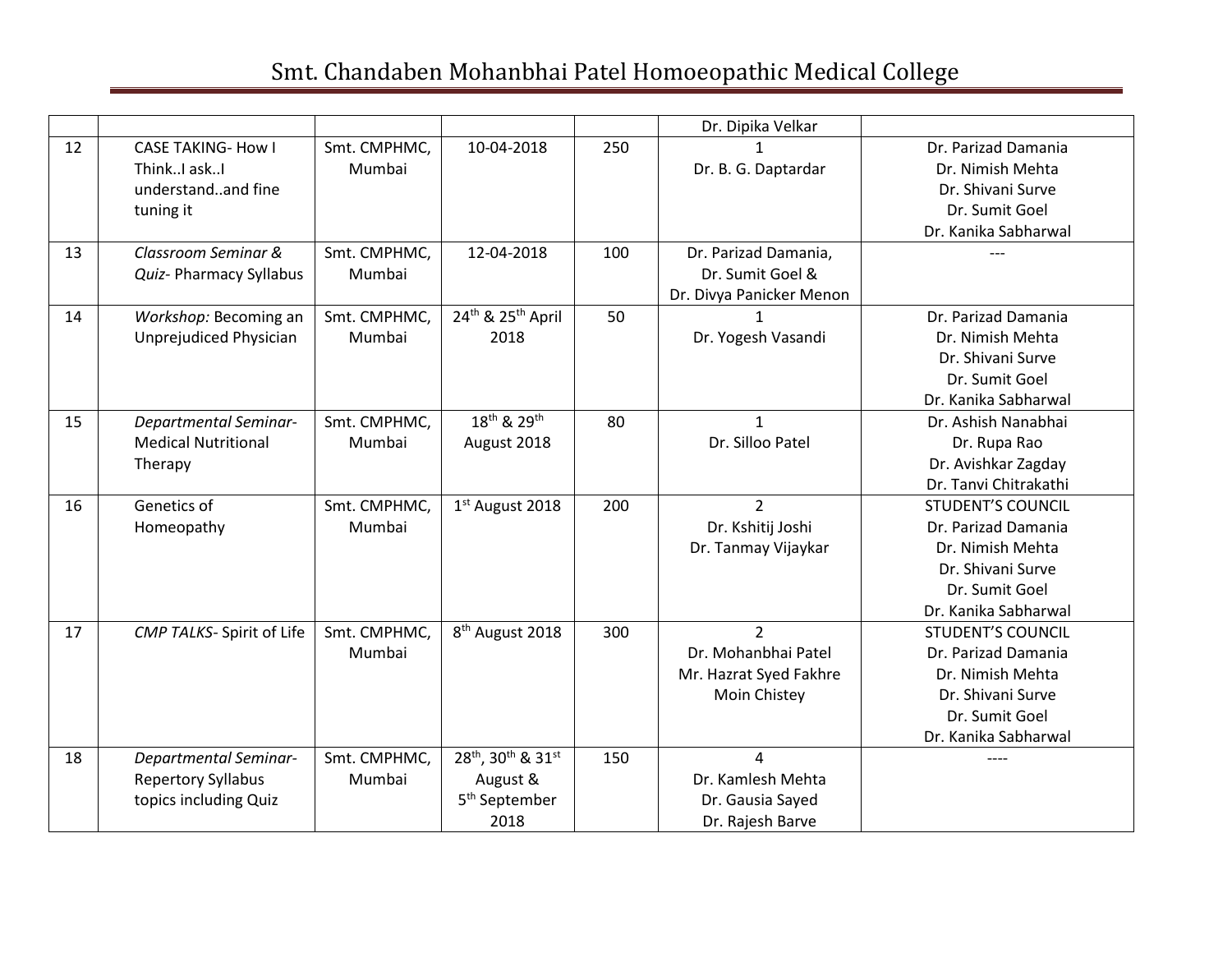|    |                              |              |                                   |     | Dr. Neha Patel          |                      |
|----|------------------------------|--------------|-----------------------------------|-----|-------------------------|----------------------|
| 19 | <b>Departmental Seminar-</b> | Smt. CMPHMC, | 21st & 28th                       | 20  |                         |                      |
|    | Doses & How they<br>work?    | Mumbai       | August 2018                       |     | Dr. Nimish Mehta        |                      |
| 20 | Sensitization of             | Smt. CMPHMC, | 1 <sup>st</sup> September         | 25  | 3                       | Dr. Parizad Damania  |
|    | <b>Teaching Staff on</b>     | Mumbai       | 2018                              |     | Dr. Parizad Damania     | Dr. Nimish Mehta     |
|    | <b>Impact Assessment</b>     |              |                                   |     | (Moderator)             | Dr. Shivani Surve    |
|    | Workshop                     |              |                                   |     | Dr. Sumit Goel          | Dr. Sumit Goel       |
|    |                              |              |                                   |     | Dr. Jenil Panthaki      | Dr. Kanika Sabharwal |
| 21 | Opportunities &              | Smt. CMPHMC, | 5 <sup>th</sup> September         | 100 |                         | Dr. Parizad Damania  |
|    | Innovations in the field     | Mumbai       | 2018                              |     | Mr. Rajeev Saxena       | Dr. Nimish Mehta     |
|    | of Homeopathy                |              |                                   |     |                         | Dr. Shivani Surve    |
|    |                              |              |                                   |     |                         | Dr. Sumit Goel       |
|    |                              |              |                                   |     |                         | Dr. Kanika Sabharwal |
| 22 | <b>Departmental Seminar-</b> | Smt. CMPHMC, | 7 <sup>th</sup> & 9 <sup>th</sup> | 140 | 4                       |                      |
|    | HMM 'Exploring Rare          | Mumbai       | September 2018                    |     | Dr. N. O. Goel          |                      |
|    | Remedies'                    |              |                                   |     | Dr. Vanita Johari       |                      |
|    |                              |              |                                   |     | Dr. Abhinandan Hulamani |                      |
|    |                              |              |                                   |     | Dr. Vidya Arunachalam   |                      |
| 23 | <b>Training of HSET</b>      | Smt. CMPHMC, | 8 <sup>th</sup> September         | 24  |                         | Dr. Parizad Damania  |
|    | <b>Members</b>               | Mumbai       | 2018                              |     | Dr. Parizad Damania     | Dr. Nimish Mehta     |
|    |                              |              |                                   |     | (Moderator)             | Dr. Shivani Surve    |
|    |                              |              |                                   |     | Dr. Tanvi Chitrakathi   | Dr. Sumit Goel       |
|    |                              |              |                                   |     | Dr. Prachi Bhanushali   | Dr. Kanika Sabharwal |
|    |                              |              |                                   |     | Dr. Kiran Tiwari        |                      |
|    |                              |              |                                   |     | Dr. Rakesh Gupta        |                      |
| 24 | A training course on         | Smt. CMPHMC, | 12 <sup>th</sup> September        | 75  | $\mathbf{1}$            | Dr. Parizad Damania  |
|    | <b>FIRST AID &amp; CPR</b>   | Mumbai       | 2018                              |     | Dr. Santosh More        | Dr. Nimish Mehta     |
|    |                              |              |                                   |     |                         | Dr. Shivani Surve    |
|    |                              |              |                                   |     |                         | Dr. Sumit Goel       |
|    |                              |              |                                   |     |                         | Dr. Kanika Sabharwal |
| 25 | <b>Departmental Seminar-</b> | Smt. CMPHMC, | 17th & 24th                       | 100 | 4                       | -----                |
|    | <b>HMM</b> 'Correcting       | Mumbai       | September 2018                    |     | Dr. N. O. Goel          |                      |
|    | <b>Intestinal Flora with</b> |              |                                   |     | Dr. Vanita Johari       |                      |